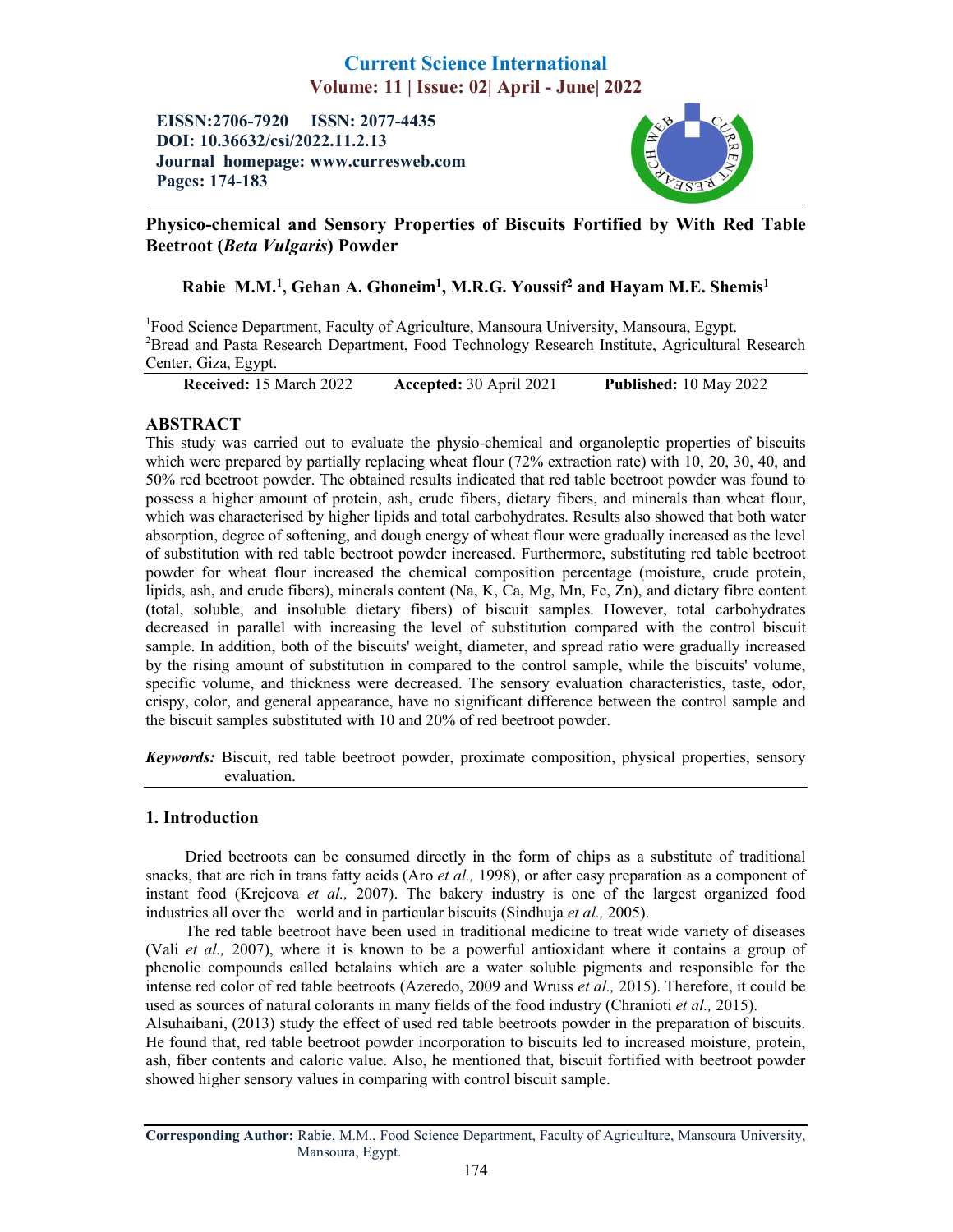Beetroot (*Beta vulgaris* L.) is an important raw material of plant origin with proven positive effects on the human body. They can be eaten raw, boiled, steamed and roasted. Red table beetroot is a rich source of minerals (manganese, sodium, potassium, magnesium, iron, copper). Beetroot contains a lot of antioxidants, vitamins (A, C, B), fibers and natural dyes. Red table beetroot is also rich in phenol compounds, which have antioxidant properties. These colorful root vegetables help to protect against heart disease and certain cancers (colon cancer) (Kavalcova *et al.,* 2015).

Murlidhar *et al.* (2017) study the effect of using 0, 5, 7, 10, 15 and 20 % of red table beetroot powder on the physical properties, chemical composition and nutritional qualities of cookies. They found that, gradually increased in protein, crude fibers and ash contents with increasing beetroot level. Also, the mentioned that, the incorporation of beetroot powder in cookies lowered the lightness (L\*) and yellowness (b\*) but increased redness (a\*) of cookies. The hardness of the cookies was increased with increasing the level of beetroot powder. Finally, the sensory attributes of cookies indicated that the cookies prepared with addition of 10% beetroot powder were more acceptable as compared to others cookies samples.

Biscuits are most popular bakery product worldwide. They are high in carbohydrates, fat and calorie but low in fibers, vitamin, and mineral which make it unhealthy for daily use. Because of its acceptability in all age group, longer shelf life, better taste and its position as snacks it is consider as a good product of for protein fortification and other nutritional improvement (Kumar *et al*., 2018).

The utilization of red table beetroot powder with wheat flour in bakery products has not been studied extensively. Therefore, the research was designed to evaluate the effect of substitution of wheat flour with different levels of red table beetroot powder on the physio-chemical and sensory properties of biscuit.

## 2. Materials and Methods

#### 2.1. Materials

Wheat flour (72% extraction rate), fresh whole egg, dry milk, high fructose (42 E.D), shortening, oil, sugar (sucrose), vanilla and all other materials used in baking were obtained from local market, El-Mansoura, Egypt.

Fresh red table beetroot (*Beta vulgaris* L.) was purchased from a local market, El-Mansoura, Egypt.

All chemicals used in this study for analysis were of analytical grade and were obtained from Al Gomhouria Chemical Company,cairo Egypt.

## 2.2. Methods

#### 2.2.1. Preparation of red table beetroot powder:

Red Table beetroot powder was prepared according to the method described by Odoh and Okoro (2013) as follow:

Fresh red table beetroots were washed and thick slices were made (1-3 mm) using sharp knife. These slices were dried in tray dryer at 60-65°C for about 7-8 h. The dried red table beetroot slices were subjected to grinding in grinder. Then ground material was passed through 60 mesh sieve and packed in polyethylene bags and stored at (-18˚C) until used.

#### 2.2.2. Preparation of composite flour blends:

Different composite flour blends were prepared by partially substituting of wheat flour (ext.72%) with 10, 20, 30, 40 and 50% of red table beetroot powder to prepare different flour blends which used in preparation of experimental biscuits samples.

#### 2.2.3. Preparation of Biscuits

Sweet biscuit was prepared by partially replacing the wheat flour (72% ext.) with 10, 20, 30, 40 and 50% of red table beetroot powder. The biscuit recipe was carried out according to the method with some modification as follow: The experiment was conducted at the Food Technology Center, Giza, Cairo, Egypt.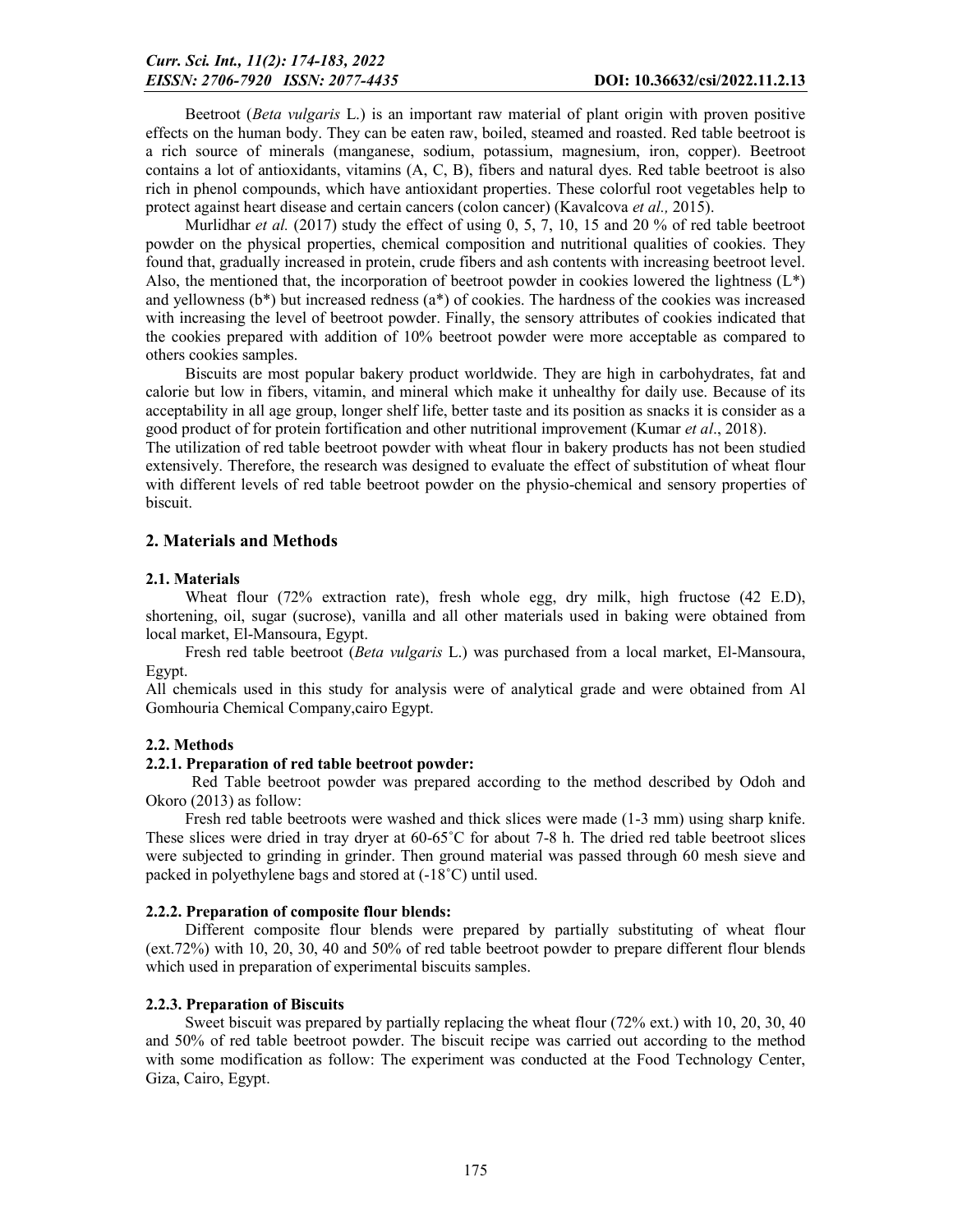| <b>Table A:</b> Biscuit ingredients |            |
|-------------------------------------|------------|
| <b>Ingredients</b>                  | (g)        |
| Flour ( $ext.72\%$ )                | 350        |
| Sugar                               | 115        |
| <b>Shortening</b>                   | 50         |
| Milk powder                         |            |
| High fructose (42 E.D)              | 10         |
| Ammonium bicarbonate                | 5.5        |
| Sodium bicarbonate                  | 2          |
| <b>Fresh whole egg</b>              | 65         |
| <b>Vanillin</b>                     | 0.04       |
| Water                               | As require |

Sugar and shortening were creamed in the mixer for 2 min., fresh whole egg and vanillin were blended for 2 min. Flour and baking powder were mixed and added, the mixture was gently mixed for 5 min by using a wooden rolling pin. Water was added as required. The dough was sheeted to a uniform thickness of 4 mm. Circular sheeted dough 3.0 cm in diameter was cut. The cut pieces were placed over a perforated tray and baked at 180˚C for 15 minutes. After baking biscuits were left for cooling at room temperature, wrapped in polyethylene bags, and then the bags were stored at room temperature  $(25\pm2\degree C)$ . The experiment was conducted at the Food Technology Center, Giza, Cairo.

#### 2.3. Analytical methods

### 2.3.1. Chemical analysis

Moisture, ash, crude protein, crude fibers and lipids were determined according to the method described in A.O.A.C (2000). The experiment was conducted in the Rheology Laboratory (Institute of Food Technology - Agricultural Research Center in Giza).

Lipids were extracted in Soxhlet apparatus using N-hexane as a solvent. Total carbohydrates were calculated by difference from the sum of the protein, fat, ash and crude fibers content.

Total carbohydrates=100%-(crude protein + total lipid + ash + crude fibers)

Mineral contents (Na, K, Ca, Mg, Fe, Mn and Zn) were determined according to the method of A.O.A.C (2000) using atomic absorption spectrophotometery. (Farinograph instrument (Brabender duis Bur G, type 810105001 No.941026 made in West Germany).

#### 2.3.2. Determination of dietary fibers

Total dietary fibers were measured according to the method described by A.O.A.C. (2000). Soluble and insoluble dietary fibers were determined according to method described by Prosk *et al.,*  (1988). The experiment was conducted in the Rheology Laboratory (Institute of Food Technology - Agricultural Research Center in Giza)

#### 2.3.4. Rheological properties

Rheological properties of the various blends were determined by Barbender Farinograph and Extensograph according to A.A.C.C (2000).

Farinograph instrument (Brabender duis Bur G, type 810105001 No.941026 made in West Germany).

Extensograph (Brabender duis Bur G, type 860001 No.916003 made in West Germany).

#### 2.3.5. Physical properties of biscuit

According to the method described by Sai-Manohar and Haridas-Rao (1997). The diameter (D) and thickness (T) of six biscuits were measured in millimeter by placing them edge to edge and by stacking one above the other, respectively. To obtain the average, measurements were made by rearranging and restacking. Spread factor (SF) was calculated by dividing diameter of the biscuit (mm) by their thickness (mm).

*Spread Factor of biscuits (SF) = Diameter (mm) Thickness (mm)*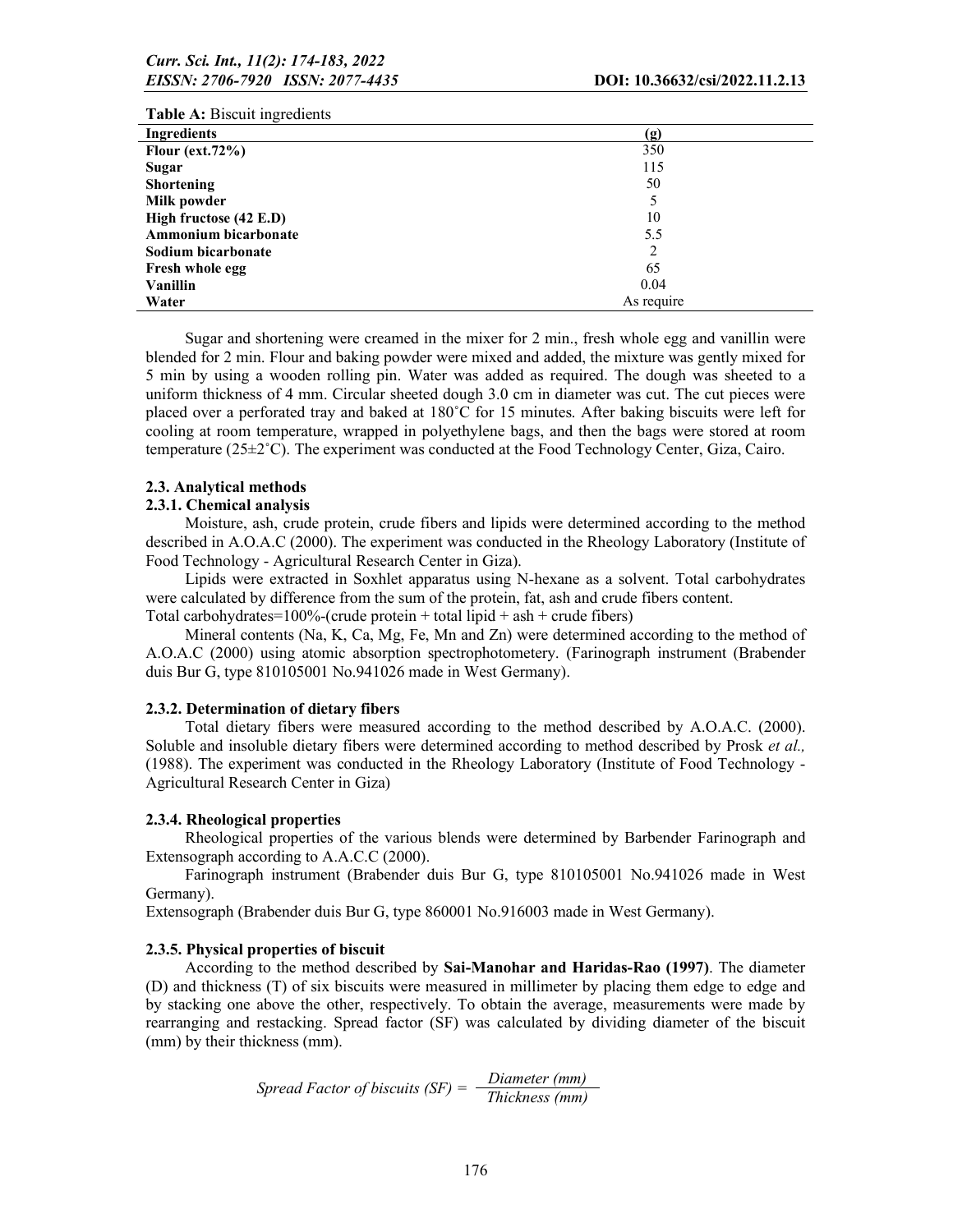The weight of six biscuits was determined after cooling. The volume was measured by rape seed displaced by six biscuits. Specific volume was calculated by dividing volume (cm<sup>3</sup>) by biscuit weight (g).

> *Specific volume of bisccuits = Volume (cm3 ) Weight gr*

#### 2.3.6. Sensory evaluation of Biscuit

Biscuit samples produced were evaluated according to the method described by Ranngana (1977), using ten panelists from the Food Industries Department, Faculty of Agriculture, Mansoura University.

The biscuits were evaluated for their taste, color, odor, texture and overall acceptability. The experiment was conducted at the Food Technology Center, Giza, Cairo, Egypt.

#### 2.4. Statistical analysis

Data were analyzed by analysis of variance using General Liner Model (GLM) procedure according to the procedure described by Snedecor and Cochran (1997). Means were separated using Duncan's test at a degree of significance ( $P \leq 0.05$ ). Statistical analyses were made using the producer of the SAS software system program (SAS, 1997).

#### 3. Results and Discussion

#### 3.1. Chemical composition of wheat flour and red table beetroot powder

The chemical composition of wheat flour and red table beetroot powder are presented in Table (1). The obtained results detected that, the highest value of crude protein and crude fibers were recorded (12.68%) and (16.25%), respectively for red table beetroot powder (10.12%) and (0.62%), for wheat flour (72% ext.). respectively. Meanwhile, wheat flour had the highest lipids and total carbohydrates content followed by red table beetroot powder. These results are in agreement with Bala et al., (2015) they found that, soft wheat flour contained crude protein 10.7%, ether extract 0.93 %, crude fibers 0.54 %, ash 0.98% and carbohydrate 74.78 %. In addition, Alshehry, (2019) mentioned that, red table beetroot powder contain 12.88% protein, 1.36% fat, 20.40% crude fibers, 11.30% ash and 54.06% total carbohydrates (on dry weight basis).

Also, from the results presented in the above mentioned Table (1), it could be observed that, red table beetroot powder contains the highest percentage of total, reducing and non-reducing sugar which amounted in 7.20, 3.02 and 4.18%, respectively. While, wheat (72% exit) flour contained 3.82% total sugars, 0.97% reducing sugars and 2.85% non-reducing sugars. These results are in accordance with those obtained by Kharode *et al.* (2019) they mentioned that, red table beetroot powder was containing 7.20% total sugars, 3.02 % reducing sugars and 4.18% non-reducing sugar.

Concerning the dietary fibers content the obtained results show that, red table beetroot powder contains the highest percentage of total dietary fiber( TDF), soluble dietary fiber (SDF) and insoluble dietary fiber( IDF), which amounted in 23.70, 3.70 and 20.00  $(g/100g)$  on dry weight basis), respectively. Alternatively, wheat flour (72% ext.) showed the lowest content of total dietary fibers being 2.84 (g/100g dry weight basis). These results are in accordance with those obtained by Abd El-Maniem and Yaseen, (1993) they found that, the TDF of wheat flour (72% ext.) was 2.90% (on dry weight basis). Also, Zaki *et al.*, (2004) they mentioned that, the TDF of wheat flour (72% ext.) was 2.64% (on dry weight basis).

For minerals content,(table), it could be noticed that red table beetroot powder contained the highest content of Na, K, Ca, Mg, Mn, Fe and Zn being 38.15, 116.82, 23.46, 22.69, 0.50, 2.28 and 0.45 mg/100g, respectively. Meanwhile, wheat flour (72% ext.) was contained 20.13, 84.05, 16.48, 13.63, 0.18, 0.94 and 0.14 mg/100g, respectively. The obtained results confirmed with those obtained by Neha *et al.,* (2018) found that, minerals content of red table beetroot powder were as follows: 40.0, 78.0, 16.0, 23.0, 325.0, 0.80 and 0.35 mg/100g fo Na, Ca, Mg, K, Fe and Zn, respectively. While, El-Sharnouby *et al.,* (2012) found that, minerals content of wheat flour (72% ext) were as follows: 15.0,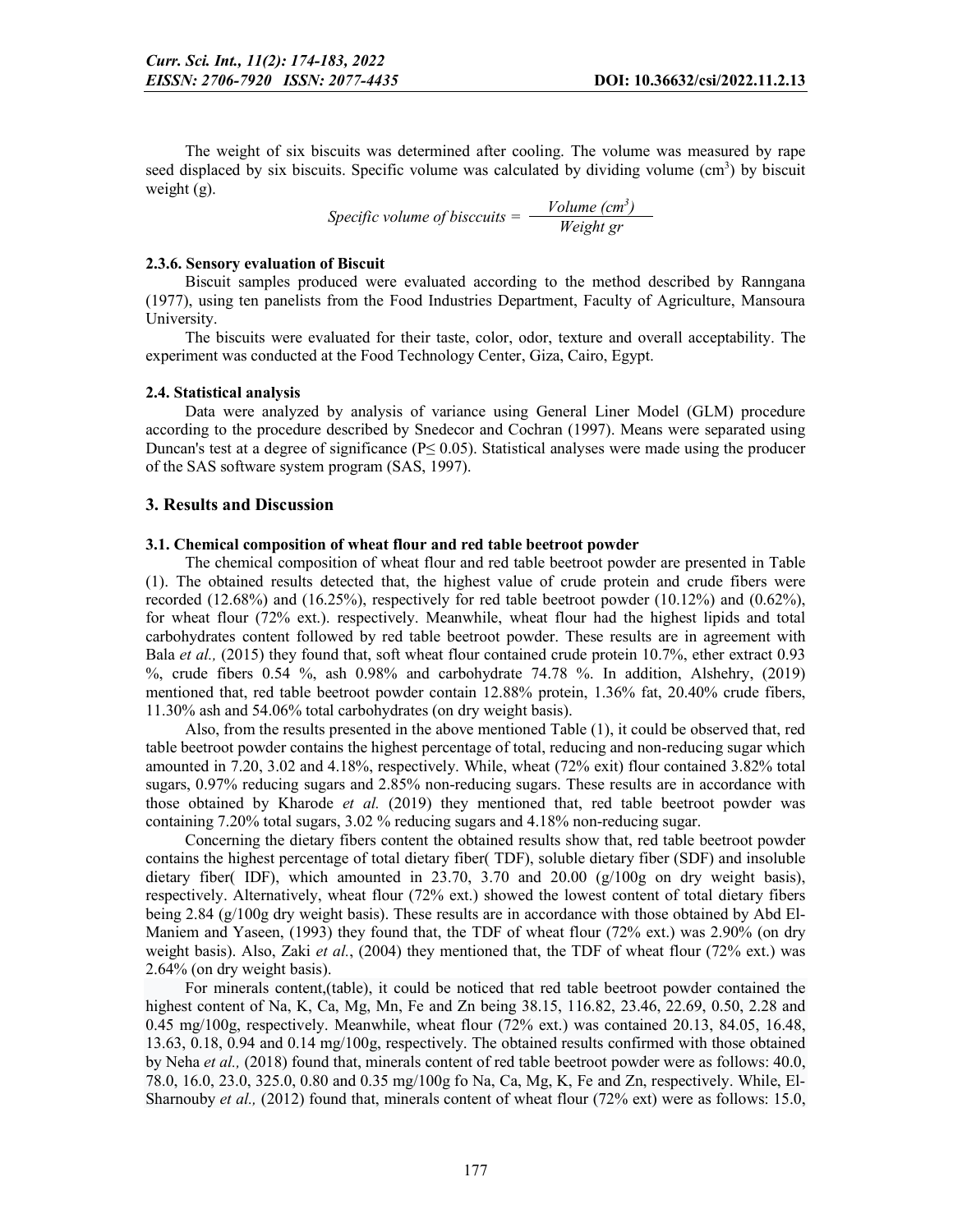2.0, 107.0, 1.30, 108.0, 0.6, 20.0, 0.6 and 0.1 mg/100g powder for calcium, sodium, potassium, iron, phosphorus, zinc, magnesium, manganese and copper, respectively.

| <b>Table 1:</b> Chemical composition of wheat flour (72% ext.) and red table table beetroot powder |                              |                           |  |  |  |  |  |
|----------------------------------------------------------------------------------------------------|------------------------------|---------------------------|--|--|--|--|--|
|                                                                                                    | Wheat flour (72% extraction) | Red table beetroot powder |  |  |  |  |  |
|                                                                                                    | Chemical composition (%)     |                           |  |  |  |  |  |
| <b>Moisture</b>                                                                                    | $12.36 \pm 0.36$             | $10.82 \pm 0.27$          |  |  |  |  |  |
| Crude protein                                                                                      | $10.12 \pm 0.17$             | $12.68 \pm 0.41$          |  |  |  |  |  |
| <b>Total Lipids</b>                                                                                | $1.24 \pm 0.05$              | $0.54 \pm 0.01$           |  |  |  |  |  |
| Ash                                                                                                | $0.56 \pm 0.01$              | $8.32 \pm 0.08$           |  |  |  |  |  |
| <b>Crude fibers</b>                                                                                | $0.62 \pm 0.00$              | $16.25 \pm 0.06$          |  |  |  |  |  |
| * Total carbohydrates                                                                              | $100\ \ 87.46 \pm 0.12$      | 100 $62.21 \pm 0.28$      |  |  |  |  |  |
| Sugar (g/100g dry basis)                                                                           |                              |                           |  |  |  |  |  |
| <b>Total sugars</b>                                                                                | $3.82 \pm 0.06$              | $7.20 \pm 0.08$           |  |  |  |  |  |
| <b>Reducing sugars</b>                                                                             | $0.97 \pm 0.04$              | $3.02 \pm 0.02$           |  |  |  |  |  |
| Non-reducing sugars                                                                                | $2.85 \pm 0.02$              | $4.18 \pm 0.11$           |  |  |  |  |  |
| Dietary fiber $(g/100g)$ dry basis)                                                                |                              |                           |  |  |  |  |  |
| <b>Total dietary fibers (TDF)</b>                                                                  | 2.84                         | 23.70                     |  |  |  |  |  |
| Soluble dietary fibers (SDF)                                                                       | 1.28                         | 3.70                      |  |  |  |  |  |
| Insoluble dietary fibers (IDF)                                                                     | 1.56                         | 20.00                     |  |  |  |  |  |
| Minerals content (mg/100g on dry weight basis)                                                     |                              |                           |  |  |  |  |  |
| N <sub>a</sub>                                                                                     | 20.13                        | 38.15                     |  |  |  |  |  |
| K                                                                                                  | 84.05                        | 116.82                    |  |  |  |  |  |
| Ca                                                                                                 | 16.48                        | 23.46                     |  |  |  |  |  |
| Mg                                                                                                 | 13.63                        | 22.69                     |  |  |  |  |  |
| Mn                                                                                                 | 0.18                         | 0.50                      |  |  |  |  |  |
| Fe                                                                                                 | 0.94                         | 2.28                      |  |  |  |  |  |
| Zn                                                                                                 | 0.14                         | 0.45                      |  |  |  |  |  |
| 1.00<br>$+$ $-$ 1 $+$ 1 $+$ 1 1 1                                                                  |                              |                           |  |  |  |  |  |

\* Calculated by difference.

Blends

Blend(4)=60%wheat flour +40% red table beetroot

Control=100%wheat flour<br>Blend(1)=90%wheat flour +10% red table beetroot<br>Blend(3)=70%wheat flour +30% red table beetroot<br>Blend(3)=70%wheat flour +30% red table beetroot Blend(3)=70%wheat flour +30% red table beetroot

### 3.2. Rheological properties of wheat flour (72% ext.) rate and its blends with red table beetroot powder

The results presented in Table (2) show that the effect of substitution of wheat flour (72% ext.) with 10, 20, 30 and 40% of red table beetroot powder on Farinograph and Extensograph parameters.

From the obtained data, it could be noticed that the water absorption of wheat flour (72%ext.) was gradually increased as the level of substitution with red table beetroot powder increased which reached to 60.2, 62.4, 65.1 and 67.7% for wheat flour dough's replaced with 10, 20, 30 and 40% of red table beetroot powder, respectively in compared to 58.4% for the control wheat flour dough. The increased in water absorption of the dough which prepared by using red table beetroot powder probably due to the higher fibers content of red table beetroot powder than wheat flour(72ext.) These results are in agreement with Abd El-Moniem and Yassen, (1993) they reported that, addition of fibers sources to wheat flour caused an increased in water absorption of the produced dough. This may be due to higher water hydration capacity of fibers (Chen *et al.,* 1988).

Dough stability time is an important index for the dough strength based on the quantity and quality of dough gluten, so it could be observed that, the stability time of blends of wheat flour dough with 10, 20, 30 and 40% of red table beetroot powder were gradually decreased from 8.0 min. for control sample to 6.0, 4.0, 3.0, 1.5 min., respectively. The decrement in the stability time indicates weakness of dough strength. This weakness of the dough may be due to using red table beetroot powder which reduced the wheat gluten content (dilution effect) in the blends which make the dough more weak strength. Concerning the degree of softening, it could be noticed that the samples which recorded low dough stability, had higher softening values.

Also, from the obtained data table2), it could be noticed that the extensibility of wheat flour (72%ext.) dough was gradually decreased as a result to increase substitution levels with red table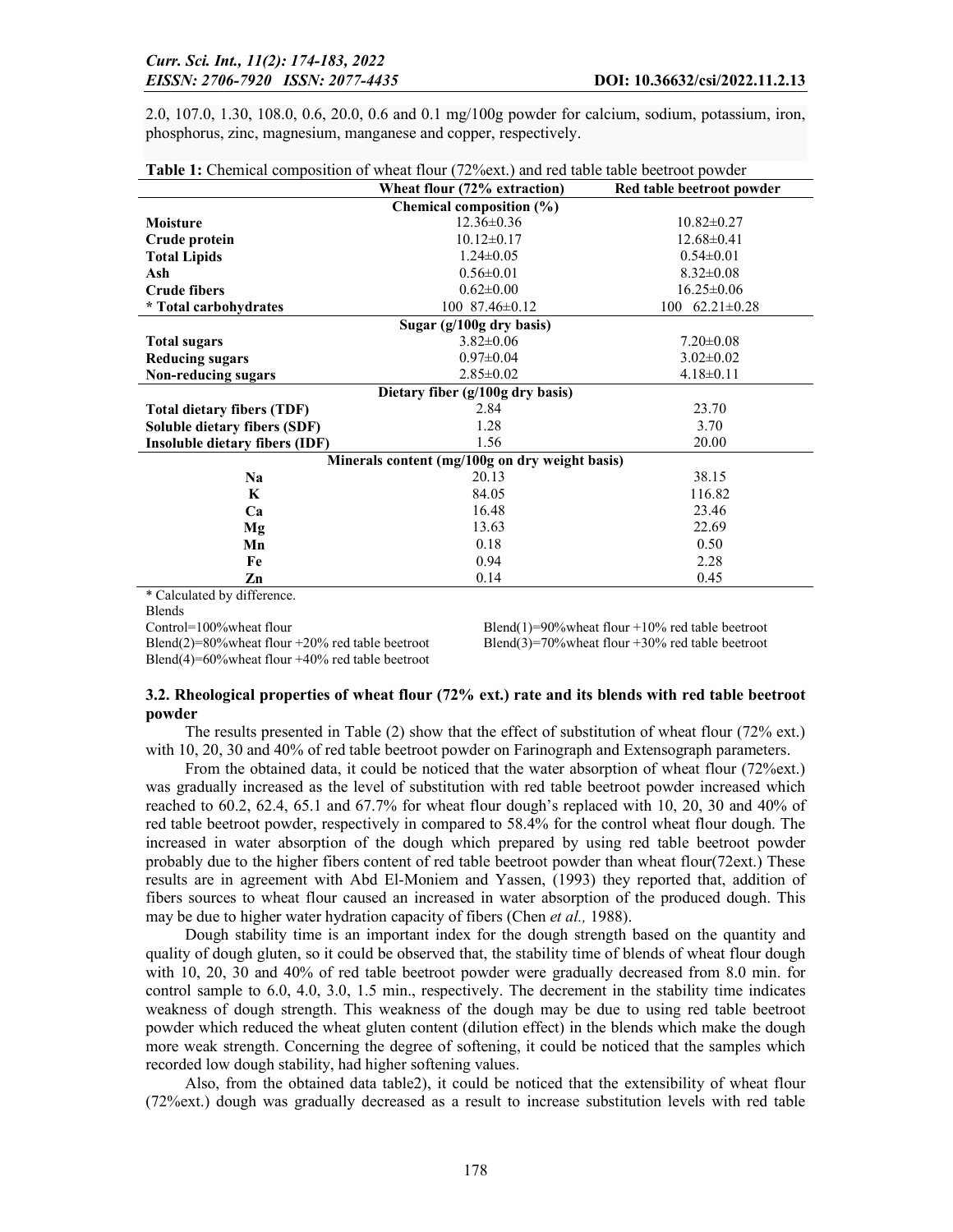beetroot powder, it was 120, 110, 95 and 75 mm for wheat flour replaced by 10, 20, 30 and 40% of red table beetroot powder, respectively, in compared with 160 mm for wheat flour dough (control).

Furthermore, red table beetroot powder caused gradually decreased in the values of resistance to extension from 620 B.U for control sample to 400, 380, 220 and 160 B.U for wheat flour(72%ext.) replaced by the above mentioned levels with red table beetroot powder, respectively. This may be due to the dilution of wheat gluten as a result to addition of date or red table beetroot powder.

For the energy, the control sample recorded the highest value being  $147 \text{ cm}^2$ , while other treatments were lower in the energy values. It was 72, 54, 38 and 24 cm<sup>2</sup> for wheat flour (72%ext.) replaced with 10, 20, 30 and 40% red table beetroot powder, respectively.

| Table 2: Farinograph and Extensograph parameters of dough behaviour of wheat flour (72% ext.) and |  |
|---------------------------------------------------------------------------------------------------|--|
| its blends with red table beetroot powder                                                         |  |

|                                             | Substitution level with red table beetroot powder (%) |      |      |      |      |
|---------------------------------------------|-------------------------------------------------------|------|------|------|------|
|                                             | <b>Control sample</b>                                 | 40   |      |      |      |
|                                             | <b>Farinograph parameters</b>                         |      |      |      |      |
| Moisture                                    | 4.17                                                  | 4.62 | 5.04 | 5.50 | 5.92 |
| *Water absorption (%)                       | 58.4                                                  | 60.2 | 62.4 | 65.1 | 67.7 |
| Arrival time (min)                          | 2.0                                                   | 1.0  | 1.0  | 1.0  | 1.0  |
| Development time (min)                      | 4.0                                                   | 1.5  | 1.5  | 1.5  | 1.5  |
| Dough stability (min)                       | 8.0                                                   | 6.0  | 4.0  | 3.0  | 1.5  |
| Degree of softening (BU)                    | 90                                                    | 130  | 140  | 150  | 160  |
|                                             | <b>Extensograph parameters</b>                        |      |      |      |      |
| <b>Maximum resistance to extension (BU)</b> | 620                                                   | 400  | 380  | 220  | 160  |
| <b>Extensibility (mm)</b>                   | 160                                                   | 120  | 110  | 95   | 75   |
| <b>Proportional number</b>                  | 3.88                                                  | 3.33 | 3.45 | 2.32 | 2.13 |
| Energy $(Cm^2)$                             | 147                                                   | 72   | 54   | 38   | 24   |
| $T = 1$                                     |                                                       |      |      |      |      |

Blends

Blend (3) = 70% wheat flour +30% red table beetroot Blend (4) = 60% wheat flour +40% red table beetroot\* Expressed on 14% moisture basis.

Control sample =  $100\%$  wheat flour (72 % ext.)

## 3.3. Chemical composition of different biscuit samples

Results presented in Table (3) showed that chemical composition of biscuit produced by using 100% wheat flour (72% ext.) as a control sample and wheat flour composite with 10, 20, 30, 40 and 50% red table beetroot powder. It could be noticed that, the control sample containing 6.23% crude protein, 21.50% lipids, 1.28% ash, 0.97% crude fibers and 70.02% total carbohydrate. These results are in agreement with Abd El-Moniem and Yaseen, (1993) as they mentioned that, cookies sample which prepared from 100% soft wheat flour containing 4.97% moisture, 7.00% protein, 21.42% crude fat and 1.01% ash. Furthermore found that, biscuits sample which prepared from 100% weak wheat flour (72% ext.) were containing 5.11% moisture, 5.74% protein, 17.01% total lipids, 0.60% ash, 0.47% crude fibers and 76.18% of total carbohydrates (on dry weight basis).

Moreover, the replacement of wheat flour with 10, 20, 30, 40 and 50% of red table beetroot powder caused gradually increase in both of moisture, ash and crude fibers contents as the level of replacement increased, the increment in ash and crude fibers contents of prepared biscuit probably due to the relatively high content of these components in red table beetroot powder than wheat flour as previously mentioned in Table (3). While, the increment in moisture content of the biscuit which prepared by using red table beetroot powder probably due to the higher fiber content (which had strong water binding ability) than wheat flour. On the contrary, both of lipid and total carbohydrates were gradually decreased as the level of replacement increased. This is may be due to the low content of these components in red table beetroot powder than wheat flour, as shown in Table (1).

From the obtained results, it could be also show that, the control biscuit sample which prepared from 100% wheat flour (72%ext.) was contained 6.68% total sugars, 3.37% reducing sugars and 3.31% non-reducing sugars.

Also, the obtained results show that, the control sample which prepared from 100% wheat flour (72%ext.) was contained 6.03% TDF, 1.72% SDF and 4.31% IDF. These results are accordance with

Blend (1) = 90% wheat flour +10% red table beetroot Blend (2) = 80% wheat flour +20% red table beetroot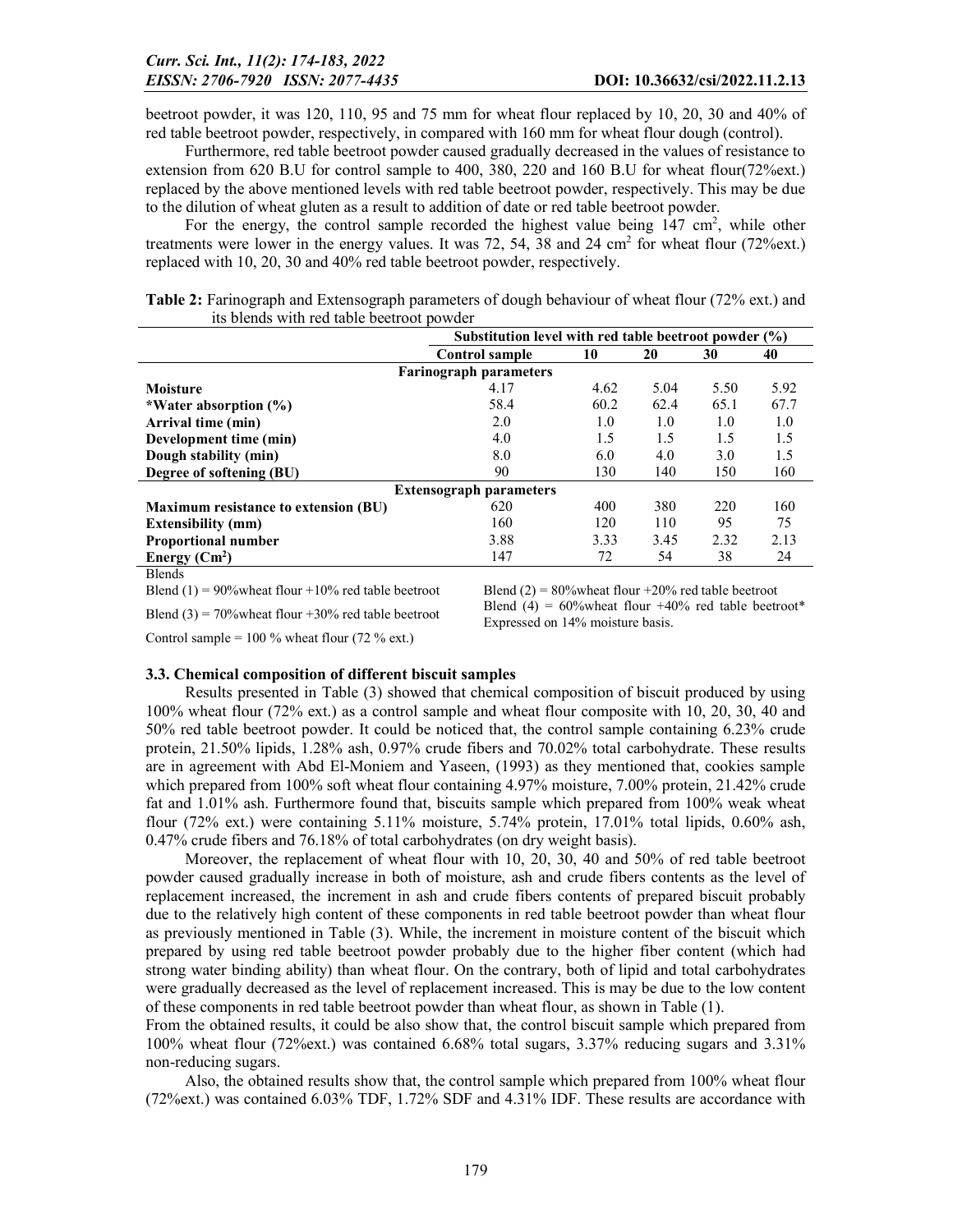those previously reported by Assem and Abd El-Motaleb, (2004) they found that, biscuits sample which prepared from 100% soft wheat flour containing 2.23% TDF. Furthermore, Sudha *et al.,* (2007) they found that, biscuits sample which prepared from 100% soft wheat flour were containing 1.6% TDF, 1.2% SDF and 0.4% IDF. In the same time, it could be observed that, substitution of wheat flour with 10, 20, 30, 40 and 50% red table beetroot powder caused gradually increase in both of total, soluble and insoluble dietary fibers content as the level of replacement increased. The increment in the above mentioned components in prepared biscuit may be due to the high content of these components in red table beetroot powder in comparison with wheat flour (72% ext.) as show in Table (3).

Concerning to the minerals content of biscuit samples. It could be noticed that, the minerals content of control sample was 24.24, 119.93, 20.38, 15.68, 0.21, 1.37 and 0.28 mg/100g for Na, K, Ca, Mg, Mn, Fe and Zn, respectively (Table 3). These results are in accordance with those previously reported by El-Mihi, (2006) who mentioned that, biscuits sample which prepared from 100% soft wheat flour was containing  $0.681$  mg/ $100g$  Fe and  $0.282$  mg/ $100g$  Zn. Moreover, substitution of wheat flour with 10, 20, 30, 40 and 50% of red table beetroot powder caused gradual increase in all the under investigation minerals content as the level of red table beetroot powder increased. The increment in minerals content of prepared biscuits may be due to the higher content of these minerals in red table beetroot powder in comparison with wheat flour 72% extraction rate as shown in Table (3).

|                                  |                  |                                                |                  | Substitution level with red table beetroot powder (%) |                  |                  |  |  |  |
|----------------------------------|------------------|------------------------------------------------|------------------|-------------------------------------------------------|------------------|------------------|--|--|--|
|                                  | <b>Control</b>   | 10                                             | 20               | 30                                                    | 40               | 50               |  |  |  |
|                                  | sample           | Blend(1)                                       | Blend(2)         | Blend(3)                                              | Blend(4)         | Blend(5)         |  |  |  |
|                                  |                  | Chemical composition (%)                       |                  |                                                       |                  |                  |  |  |  |
| Crude protein                    | $6.23 \pm 0.02$  | $6.88 \pm 0.00$                                | $7.52 \pm 0.04$  | $8.17 \pm 0.01$                                       | $8.81 \pm 0.03$  | $9.46 \pm 0.02$  |  |  |  |
| <b>Total Lipids</b>              | $21.50 \pm 0.01$ | $21.43 \pm 0.02$                               | $21.36 \pm 0.00$ | $21.29 \pm 0.01$                                      | $21.22 \pm 0.00$ | $21.15 \pm 0.01$ |  |  |  |
| Ash                              | $1.28 \pm 0.01$  | $1.98 \pm 0.00$                                | $2.67 \pm 0.02$  | $3.39 \pm 0.01$                                       | $4.10\pm0.00$    | $4.82 \pm 0.01$  |  |  |  |
| <b>Crude fibers</b>              | $0.97 \pm 0.00$  | $1.50 \pm 0.03$                                | $2.03 \pm 0.00$  | $2.55 \pm 0.02$                                       | $3.08 \pm 0.01$  | $3.61 \pm 0.03$  |  |  |  |
| <i>*</i> Total carbohydrates     | $70.02 \pm 0.48$ | $68.21 \pm 0.22$                               | $66.42 \pm 0.41$ | $64.60 \pm 0.18$                                      | $62.79 \pm 0.39$ | $60.96 \pm 0.44$ |  |  |  |
|                                  |                  | Sugar $(g/100g \, \text{dry basis})$           |                  |                                                       |                  |                  |  |  |  |
| <b>Total sugars</b>              | $6.68 \pm 0.15$  | $6.74 \pm 0.02$                                | $6.79 \pm 0.00$  | $6.85 \pm 0.01$                                       | $6.90 \pm 0.02$  | $6.97 \pm 0.03$  |  |  |  |
| <b>Reducing sugars</b>           | $3.37 \pm 0.04$  | $3.35 \pm 0.02$                                | $3.34\pm0.01$    | $3.32 \pm 0.00$                                       | $3.30\pm0.00$    | $3.29 \pm 0.02$  |  |  |  |
| Non-reducing sugars              | $3.31 \pm 0.02$  | $3.39 \pm 0.02$                                | $3.45 \pm 0.01$  | $3.53 \pm 0.00$                                       | $3.60 \pm 0.02$  | $3.68 \pm 0.01$  |  |  |  |
| Dietary fiber (g/100g dry basis) |                  |                                                |                  |                                                       |                  |                  |  |  |  |
| <b>Total dietary fibers(TDF)</b> | 6.03             | 7.80                                           | 9.56             | 11.33                                                 | 13.10            | 14.87            |  |  |  |
| Soluble dietary                  | 1.72             | 2.29                                           | 2.86             | 3.45                                                  | 3.98             | 4.56             |  |  |  |
| fibers(TDF)                      |                  |                                                |                  |                                                       |                  |                  |  |  |  |
| <b>Insoluble dietary</b>         | 4.31             | 5.51                                           | 6.70             | 7.88                                                  | 9.12             | 10.31            |  |  |  |
| fibers(TDF)                      |                  |                                                |                  |                                                       |                  |                  |  |  |  |
|                                  |                  | Minerals content (mg/100g on dry weight basis) |                  |                                                       |                  |                  |  |  |  |
| <b>Na</b>                        | 24.24            | 34.62                                          | 37.63            | 40.25                                                 | 42.18            | 44.16            |  |  |  |
| $\mathbf K$                      | 119.93           | 149.78                                         | 156.36           | 159.88                                                | 165.12           | 171.24           |  |  |  |
| Ca                               | 20.38            | 22.88                                          | 23.31            | 34.32                                                 | 38.91            | 44.52            |  |  |  |
| Mg                               | 15.68            | 18.86                                          | 22.28            | 24.26                                                 | 27.28            | 29.06            |  |  |  |
| Mn                               | 0.21             | 0.26                                           | 0.37             | 0.45                                                  | 0.52             | 0.58             |  |  |  |
| Fe                               | 1.37             | 1.44                                           | 2.18             | 2.82                                                  | 3.38             | 4.14             |  |  |  |
| Zn                               | 0.28             | 0.34                                           | 0.38             | 0.46                                                  | 0.50             | 0.56             |  |  |  |

|  |  | <b>Table 3:</b> Chemical composition of different biscuit samples |
|--|--|-------------------------------------------------------------------|
|--|--|-------------------------------------------------------------------|

\* Calculated by difference.

## 3.4. Physical properties of biscuit samples prepared by substitution of wheat (72%ext.) flour with red table beetroot powder

From the results presented in Table (4). It could be observed that, the control biscuit sample which prepared from 100% wheat flour had a weight of 17.83 g and volume of 30.92 cm<sup>3</sup> with specific volume of  $1.73 \text{ cm}^3/\text{g}$ . The replacement of wheat flour with 10, 20, 30, 40 and 50% of red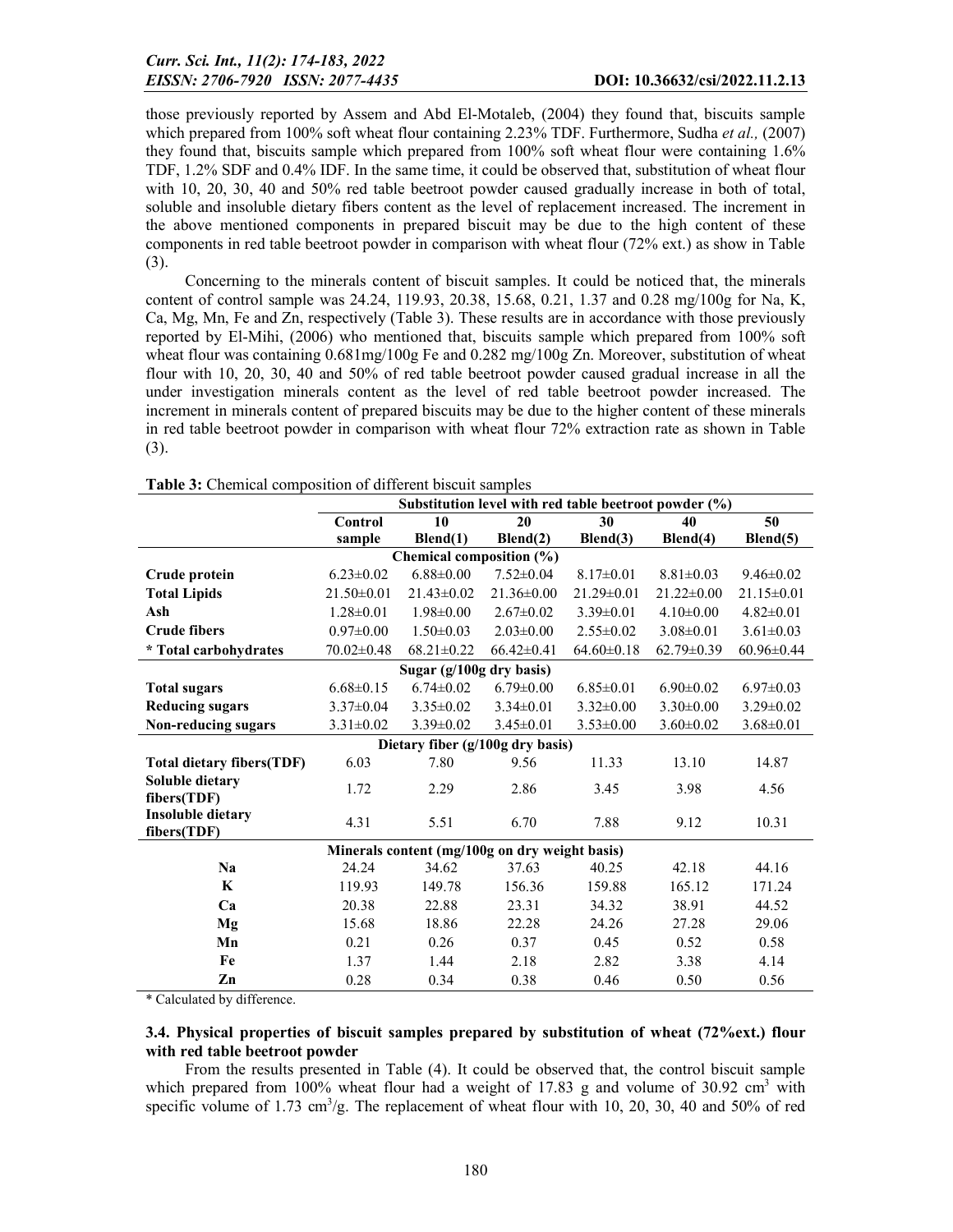table beetroot powder caused gradual increase in the weight of prepared biscuit parallel with increasing the level of substitution. The weight of biscuit samples were 19.08, 19.84, 20.45, 21.90 and 23.68 g for 10, 20, 30, 40 and 50% red table beetroot powder, respectively. The increase in biscuit weight may be due to the increase in biscuit fibers content which characterized by higher water holding capacity (Chen *et al.,* 1988).

On the other side, replacement of wheat flour with 10, 20, 30, 40 and 50% red table beetroot powder caused gradual decrease in biscuit volume by increasing level of red table beetroot powder in compared to control sample. The volume of the samples being 30.57, 30.02, 29.70, 28.94 and 28.36 cm<sup>3</sup>, respectively, the reduction in biscuits volume may be due to the dilution of wheat gluten as a result to addition of red table beetroot powder plus the increase in fibers content as presented in Table (3). As expected, the values of specific volume recorded the similar trend as that of volume. It was 1.60, 1.51, 1.45, 1.32 and 1.20 cm<sup>3</sup>/g for the above mentioned level of substitution, respectively.

Concerning biscuits diameter, the obtained results indicated that there were gradual increase in biscuits diameter by increasing level of red table beetroot powder in compared to control sample. The diameter of the biscuits samples being 6.20, 6.40, 6.50, 6.80 and 7.00 cm, respectively, compared to 6.20 cm for control sample. In contrast, gradual decrease in biscuits thickness of biscuits samples was observed by increasing the level of date and red table beetroot powder in compared to control sample (0.30cn). Spread of biscuit samples increased from 20.67 for control sample to 20.67, 22.86, 24.07, 27.20 and 29.17 respectively, for 10, 20, 30, 40 and 50% replacement with red table beetroot powder.

|                           | Tur iaun buurbu powdu                         |                      |                              |                                                       |                                         |                                |                                 |
|---------------------------|-----------------------------------------------|----------------------|------------------------------|-------------------------------------------------------|-----------------------------------------|--------------------------------|---------------------------------|
|                           | <b>Substitution</b><br>level<br>$\frac{6}{2}$ | *Physical properties |                              |                                                       |                                         |                                |                                 |
| <b>Biscuit</b><br>samples |                                               | Weight<br>(g)        | Volume<br>(cm <sup>3</sup> ) | <b>Specific</b><br>volume<br>$\text{(cm}^3\text{/g)}$ | <b>Diameter</b><br>$\mathbf{H}$<br>(cm) | <b>Thickness</b><br>"T" $(cm)$ | <b>Spread</b><br>ratio<br>(D/T) |
| <i>**</i> Control sample  |                                               | 17.83 <sup>d</sup>   | 30.92 <sup>a</sup>           | 1.73 <sup>a</sup>                                     | 6.20 <sup>c</sup>                       | $0.30^{\rm a}$                 | $20.67$ <sup>c</sup>            |
|                           | 10                                            | 19.08 <sup>cd</sup>  | 30.57 <sup>a</sup>           | $1.60^{\rm a}$                                        | $6.20^\circ$                            | $0.30^{\rm a}$                 | $20.67$ °                       |
| <b>Red table</b>          | 20                                            | $19.84^{\circ}$      | $30.02^{ab}$                 | $1.51^{ab}$                                           | 6.40 <sup>b</sup>                       | 0.28 <sup>a</sup>              | $22.86^{bc}$                    |
| beetroot                  | 30                                            | $20.45^{bc}$         | $29.70^{ab}$                 | $1.45^{\rm b}$                                        | 6.50 <sup>b</sup>                       | $0.27^{ab}$                    | 24.07 <sup>b</sup>              |
| powder                    | 40                                            | $21.90^{ab}$         | $28.94^{bc}$                 | $1.32^{bc}$                                           | 6.80 <sup>a</sup>                       | $0.25^{\rm b}$                 | $27.20^{ab}$                    |
|                           | 50                                            | $23.68^{\rm a}$      | $28.36^{\circ}$              | 1.20 <sup>c</sup>                                     | 7.00 <sup>a</sup>                       | 0.24 <sup>b</sup>              | 29.17 <sup>a</sup>              |

Table 4: Physical properties of biscuit samples prepared by substituted of wheat flour (72%ext.) with red table beetroot powder

\* Means followed by different letters in the same column are significantly different by Duncan's multiple test (p<0.05).

\*\* 100 % wheat flour (72 % extraction rate).

### 3.5. Sensory evaluation of biscuit samples prepared by substitution of wheat flour (72%ext.) with red table beetroot powder

The results in Table (5) show that, there were no significant differences for general appearance between the control sample and 10, 20% level of substitution with red table beetroot powder. On the other hand, a significant difference was observed between the control sample and 50% substitution level with red table beetroot powder.

Concerning to the odor no significant difference was recorded between control samples until 40% level of substitution with red table beetroot powder. The obtained results indicated that, there were sample differences between control sample and biscuit samples which substituted with 40 and 50% red table beetroot powder.

In addition, the obtained results indicated that, there were no significant differences between control biscuit sample and biscuit samples contained 10, 20% level of substitution with red table beetroot powder for biscuit color. While, significant difference was recorded in the same characteristic between the control sample which prepared by 100% wheat flour (72% ext.) and biscuit sample which prepared by using 40 and 50% red table beetroot powder.

Finally, the total score which consider a reflection of all the tested quality attributes and acceptability of the studied biscuit samples showed that, there were no significant differences between control sample and biscuit samples which substituted with 20% red table beetroot powder. But there were significant difference with biscuit samples which substituted with 40 and 50% red table beetroot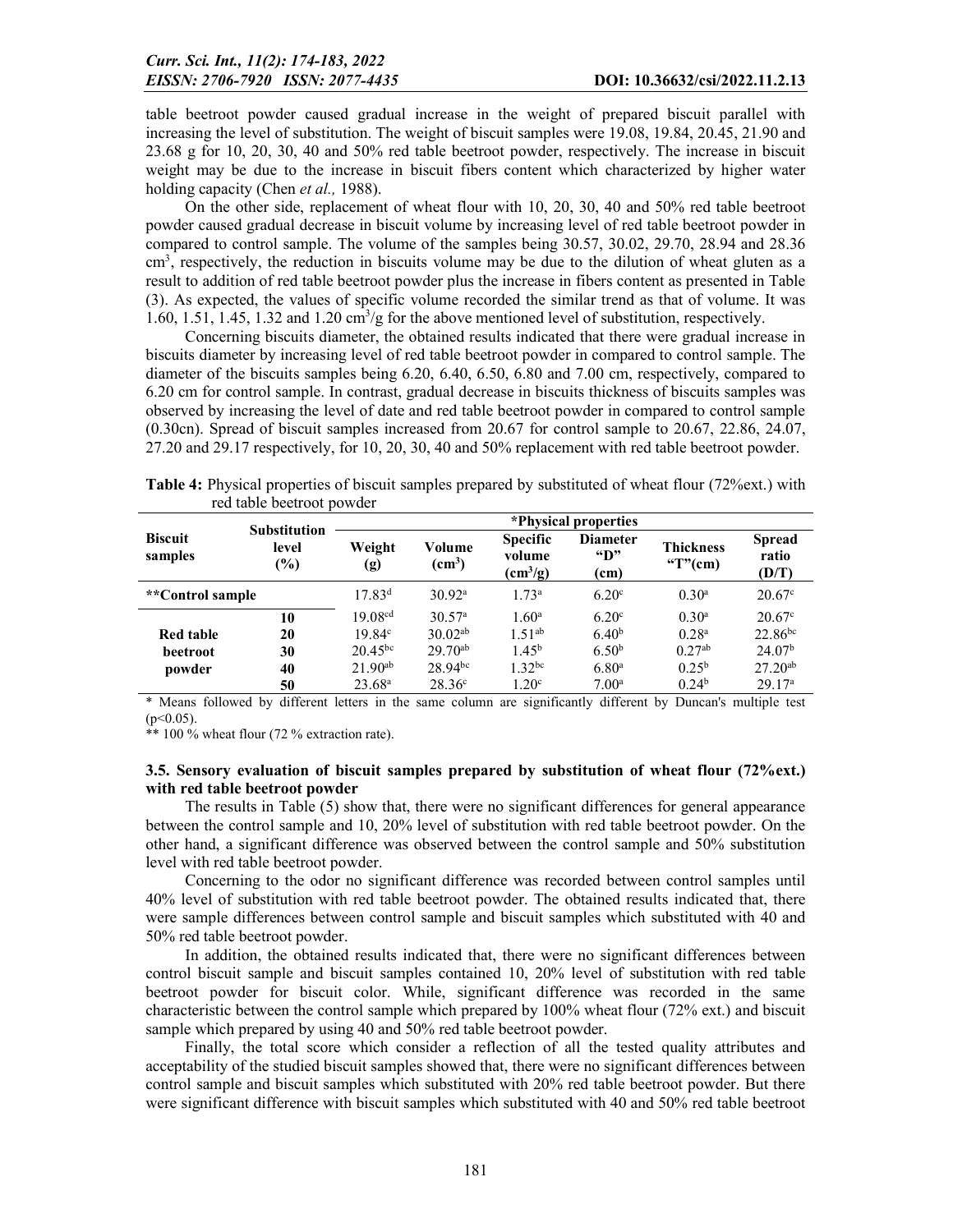powder. These results are in accordance with those found by Alsuhaibani (2013) mentioned that, biscuit fortified with beetroot powder showed higher sensory values in comparing with control biscuit sample. Also, Murlidhar *et al.,* (2017) found that, the sensory attributes of cookies prepared with addition of 10% beetroot powder were more acceptable as compared to control cookies sample (100% wheat flour).

Table 5: Sensory evaluation of biscuitsamples prepared by substituted of wheat flour (72%ext.) with red table beetroot powder

|                           |                                      | *Organoleptic properties      |                       |                       |                       |                             |                       |
|---------------------------|--------------------------------------|-------------------------------|-----------------------|-----------------------|-----------------------|-----------------------------|-----------------------|
| <b>Biscuit</b><br>samples | <b>Substitution</b><br>level $(\% )$ | General<br>appearance<br>(20) | Odor $(20)$           | Taste $(20)$          | Crispy(20)            | Color(20)                   | Total<br>score(100)   |
| ** Control                |                                      | $19.80^{\circ} \pm 0.63$      | $19.604 \pm 0.70$     | $19.40^{a} \pm 1.16$  | $19.304 \pm 1.06$     | $19.90^{\mathrm{a}}\pm0.32$ | $98.004 \pm 2.77$     |
|                           | 10                                   | $19.70^{\circ}$ ±0.67         | $19.304 \pm 1.06$     | $19.30^{\circ}$ ±2.01 | $18.504 \pm 1.78$     | $19.404 \pm 1.26$           | $96.20^{a} \pm 6.17$  |
| Red                       | 20                                   | $19.304 \pm 1.16$             | $18.704 \pm 1.70$     | $18.404 \pm 1.71$     | $18.504 \pm 1.78$     | $18.90^{\circ}$ ±1.45       | $93.80^{ab} \pm 5.92$ |
| table<br>beetroot         | 30                                   | $18.60^{ab} \pm 1.78$         | $17.50^{ab} \pm 1.58$ | $17.30^{ab} \pm 2.11$ | $17.30^{ab} \pm 2.26$ | $18.60^{\circ}$ ±1.51       | $89.30^{ab} \pm 6.77$ |
|                           | 40                                   | $18.40^{ab} \pm 2.37$         | $17.20^{ab} \pm 1.75$ | $17.10^{ab} \pm 2.08$ | $16.50^{\circ}$ ±1.65 | $17.70^{\circ}$ ±1.95       | $86.90b \pm 8.56$     |
| powder                    | 50                                   | $17.60^{\rm b}$ $\pm 2.17$    | $16.40^{b} \pm 2.84$  | $16.20^{b} \pm 1.81$  | $16.00b \pm 2.75$     | $17.50^{\rm b} \pm 1.58$    | $83.70^{b} \pm 7.99$  |

\* Means followed by different letters in the same column are significantly different by Duncan's multiple test  $(p<0.05)$ .

\*\* 100 % wheat flour (72 % extraction rate).

## References

- A.O.A.C., 2000. *Official Methods of Analysis*, 17<sup>th</sup> Ed., Association of Official Analytical Chemists International. Gaithersburg, Maryland, USA.
- Abd El-Moniem, G.M. and A.A. Yaseen, 1993. High dietary fiber cookies from several sources of bran or husk. Egypt J. Food Sci., 21 (2): 157-170.
- Alshehry, G.A., 2019. Utilization of beetroot as a natural antioxidant, pigment and antimicrobial in cupcake during the storage period. International Journal of Engineering Research & Technology 8 (10): 652-659.
- Alsuhaibani, M.A., 2013. Nutritional, sensory and biological study of biscuits fortified with red table beetroot. Life Science Journal.10(3):1579-1584.
- Aro, A., E. Amaral, H. Kesteloot, A. Rimestad, M. Thamm, and G. van Poppel, 1998. Trans fatty acids in French fries, soups, and snacks from 14 European countries: the transfair study. Journal of Food Composition and Analysis, 11: 170-177.
- Assem, N.H. and N.M. Abd El-Motaleb, 2004. Preparation and evaluation of different biscuits containing barley flour, malt syrup and malt flour. Egypt. J. Agric. Res., 82 (3): 303- 309.
- Azeredo, H.M., 2009. Betalains: properties, sources, applications, and stability- a review. International Journal of Food Science and Technology, 44: 2365-2376.
- Bala, A., K. Gul, and C.S. Riar, 2015. Functional and sensory properties of cookies prepared from wheat flour supplemented with cassava and water chestnut flours. Journal of Food Science and Technology, 1(1):1-7.
- Chen, H., G.L. Rubenthaler and E.C. Schamus, 1988. Effect of apple fiber and cellulose on the physical properties of wheat flour. J. Food Sci., 53 (1): 304-306.
- Chranioti, C., A. Nikoloudaki, and C. Tzia, 2015. Saffron and red beetroot extracts encapsulated in maltodextrin, gum Arabic, modified starch and chitosan incorporation in a chewing gum system. Carbohydrate Polymers, 127: 252-263.
- El-Mihi, T.M., 2006. Studies on fortification of some special foods with minerals. M.Sc. Thesis, Fac. of Agric. Ain Shams Univ., Egypt.
- El-Sharnouby, G.A., S.M. Aleid, and M.M. Al-Otaibi, 2012. Nutritional quality of biscuit supplemented with wheat bran and date palm fruits (*Phoenix dactylifera* L.). Food and Nutrition Sciences. 3(3):322-331.
- Kharode, R.H., Y. Chavan, M.P. Gaikwad, A.J. Hiremath, and A.K. Sahoo, 2019. Development of health drink from fruit and vegetables (Beetroot, Pineapple and Moringa leaves). The Pharma Innovation Journal, 8 (4): 776-780.